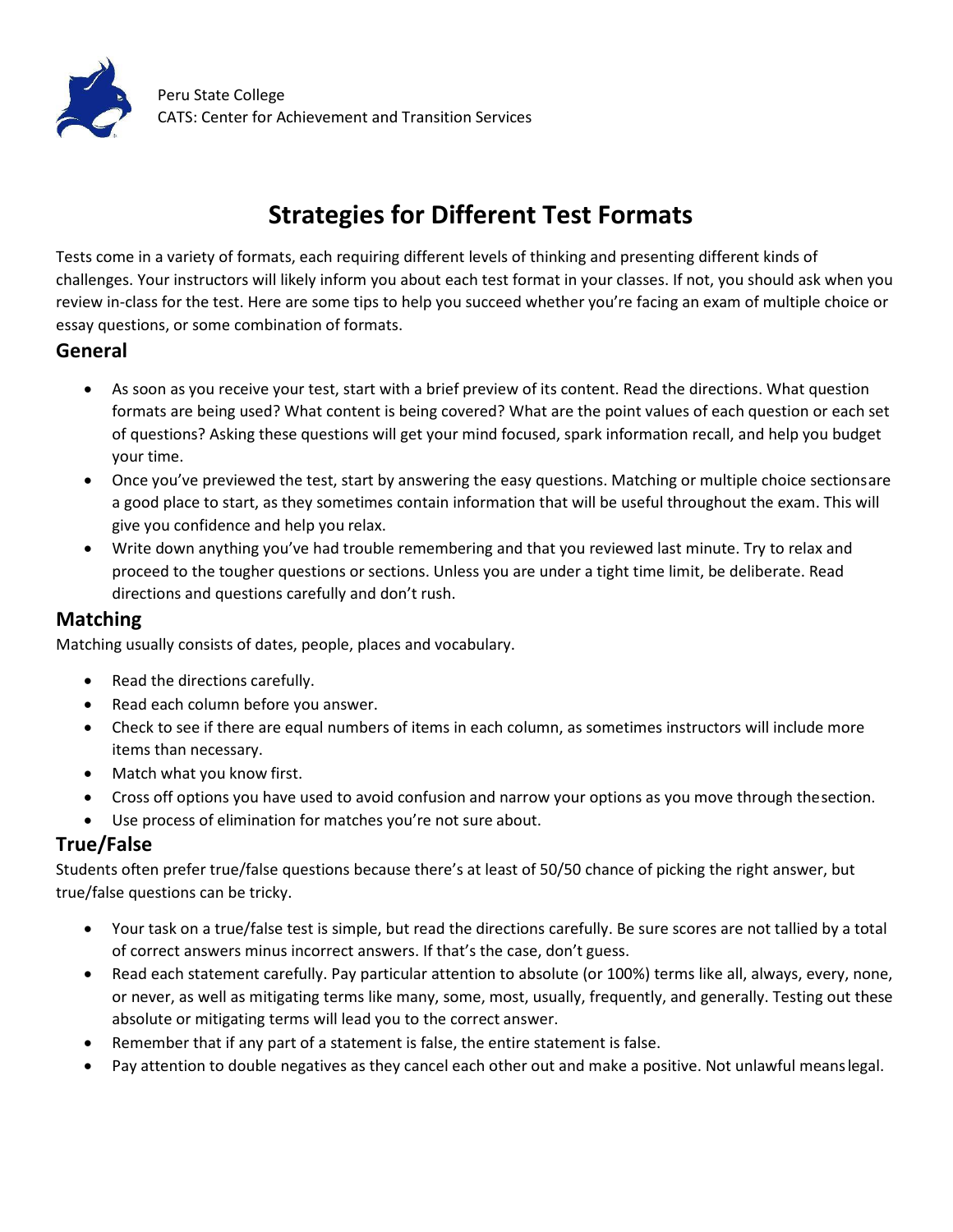# **Multiple Choice**

Students often favor multiple choice questions because they don't require answers generated from scratch. Instructors like multiple choice questions because they're easy to grade. However, multiple choice questions, when properly conceived, can require a higher order of thinking. When taking a test that features multiple choice questions:

- · Read all questions carefully.
- Attempt to answer the question before surveying the answer options, as wrong options could distract or confuse you. Cover the answer options to avoid looking at them if you have to. But still consider all the options once you look at them, even if you are pretty sure you know the answer.
- · If you don't know the answer, mark down your first instinct and make a note to come back to the question later. (A question mark in the margin works.) Other questions may provide clues that will help you when you come back to questions you're unsure about.

Some useful strategies to increase the probability of identifying the correct answer are as follows:

- · Employ a process of elimination to narrow your options. First identify options that could not be correct and cross them off. If you can't narrow the option pool down to one answer, you can at least give yourself better odds if you have to guess.
- · Pay attention to All of the Above questions. Remember if two statements appear true and you are unsure of the third statement, then the choice of All of the Above is most likely correct.
- · Check to make sure answers fit grammatically in the question. Usually, answers that do not fit grammatically in the question can be eliminated.
- · Unless you have good reason, don't change any of your answers. Anxiety can cause us to second-guess ourselves.

### **Short Answer**

Short answers questions require you to generate the answer. The benefit to these types of questions is that they test your ability to articulate, be creative, and organize your answer. They also give you an opportunity to demonstrate your knowledge of context related to the question.

- · Read each question carefully, and be sure that you know what is being asked. Sometimes short answer questions consist of multiple components. Answer all the components.
- Be thorough and concise in your answer. A short answer shouldn't be an essay, but it does give you an opportunity to present information that proves that you've read, listened, researched, and studied course materials.
- · Don't leave a short answer question blank. Write down whatever you know that is related to the question. You may earn partial credit.

## **Essay Questions**

Many students dread having to write essays as part of an exam. However, essay questions or exams consisting entirely of essays can be the most forgiving forms of testing because they're less limiting in how you can respond to a prompt. Generally, essay questions direct you about what type of essay you're expected to write and provide you with a prompt.

- · Read the directions and the prompt carefully. Make sure you understand what type of essay you're being asked to write and that you understand the prompt. Pay close attention to the terms used in the prompt. Commonly, test questions will include terms like analyze, evaluate, critique, compare and contrast, respond, synthesize or argue. Make sure your answers conform to the requirements of the question. If you aren't clear about what you're being asked to do, ask your instructor.
- · Make some notes before you begin writing. Include at least a thesis and an outline of major points that support your thesis.